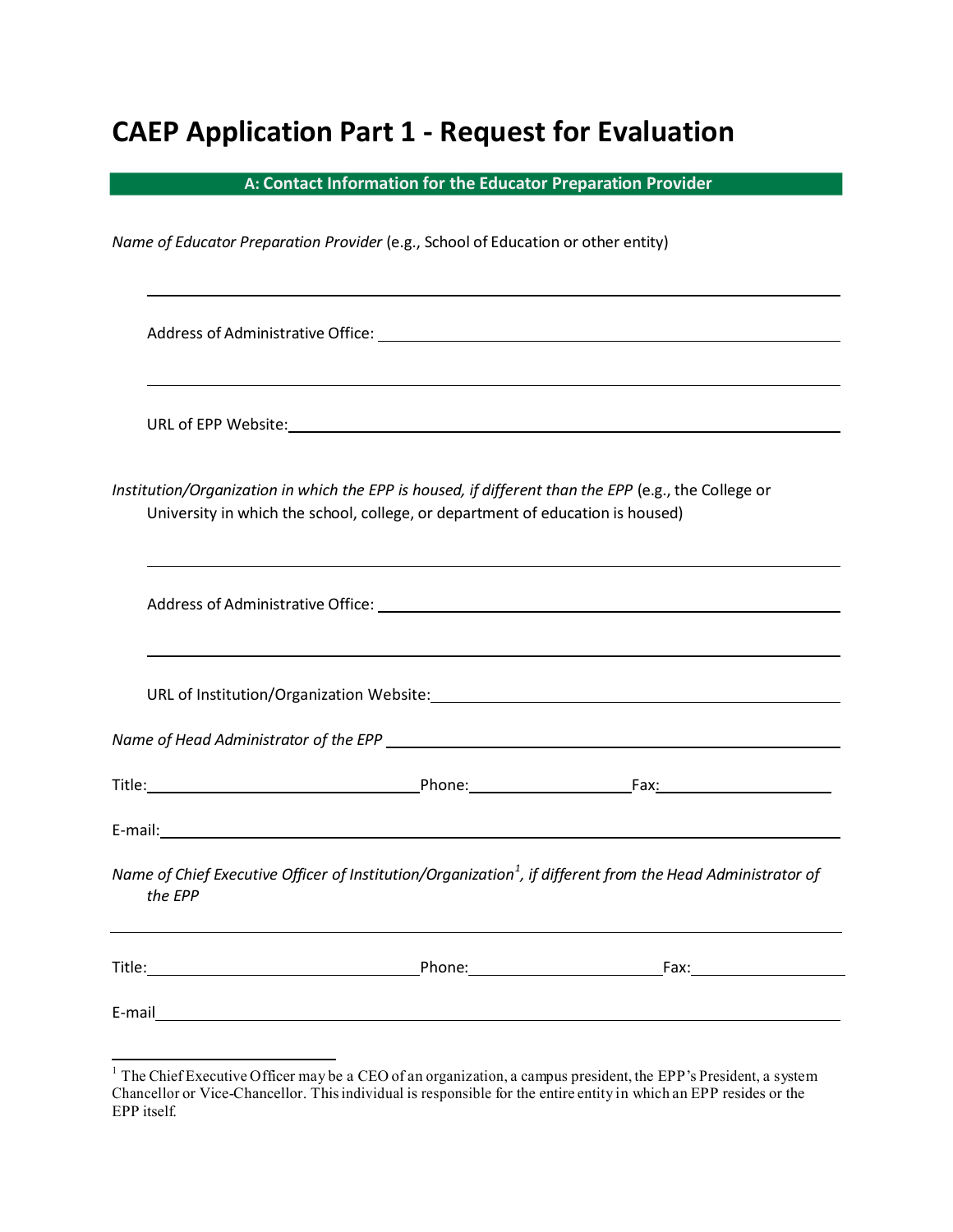### **B: Regional/Institutional Accreditation or Alternative Evidence of Capacity**

To be eligible for CAEP accreditation, the college or university in which an Educator Preparation Provider (EPP) is located must be accredited by a regional or institutional accrediting agency that is recognized by the U.S. Department of Education, the Council on Higher Education Accreditation, or the equivalent in the case of non-U.S. institutions. EPPs that are not eligible for regional/institutional accreditation must provide evidence of capacity and financial well-being as part of the application process. EPPs in institutions outside the United States must complete additional requirements.

If the institution in which the EPP is housed is eligible to be regionally or institutionally accredited, then the EPP must provide a copy of the most recent award of regional or institutional accreditation along with its Application Part 2 - Initial Application.

If the EPP is not housed in an institution that is eligible to be regionally or institutionally accredited, then the EPP must be prepared to supply the following documentation along with its Application Part 2 - Initial Application:

- **1. Institutional (EPP) ability to meet its financial obligations. The EPP uploads one of three items:**
	- a. Legal entity's 990 form (for non-profit EPPs) *or*
	- b. Corporate income tax returns for the past year (for for-profit EPPs), *or*
	- c. Equivalent evidence of financial health (for international EPPs).

### **2. Prepared budget<sup>1</sup> for current year. The EPP uploads:**

- a. The most current approved budget for the current academic or calendar year, whichever is most relevant for the EPP's context, *or*
- b. Equivalent evidence of revenues and expenditures
- **3. Financial projections for long-term financial sustainability. The EPP uploads:**
	- a. Revenues and expense projections for the next two years (either calendar or fiscal), including funding streams, *or*
	- b. Equivalent evidence of financial sustainability

If funding is exclusively tuition-based, the EPP must upload:

- a. Its tuition refund policy
- b. Its teach-out plan in the case that the EPP's programs are discontinued

## **4. External audit process. The EPP uploads:**

- a. Clean independent audits of a full set of financial statements for the EPP, *or*
- b. Equivalent evidence of administrative budgetary oversight (for international EPPs).

## **5. Administrative structure. The EPP uploads:**

- a. A one to two-page narrative describing the EPPs relationship with the legal entity in which it is housed (if any), and
- b. An organizational chart.

 $\overline{\phantom{a}}$ 

Acknowledge that the EPP agrees to provide this information. Please note that the Application Part 2 - Initial Application cannot be processed and CAEP accreditation cannot be granted without proof of institutional/regional accreditation or proof of financial well-being.

 $1$  Budget figures must be converted to \$/US dollars if another currency is used.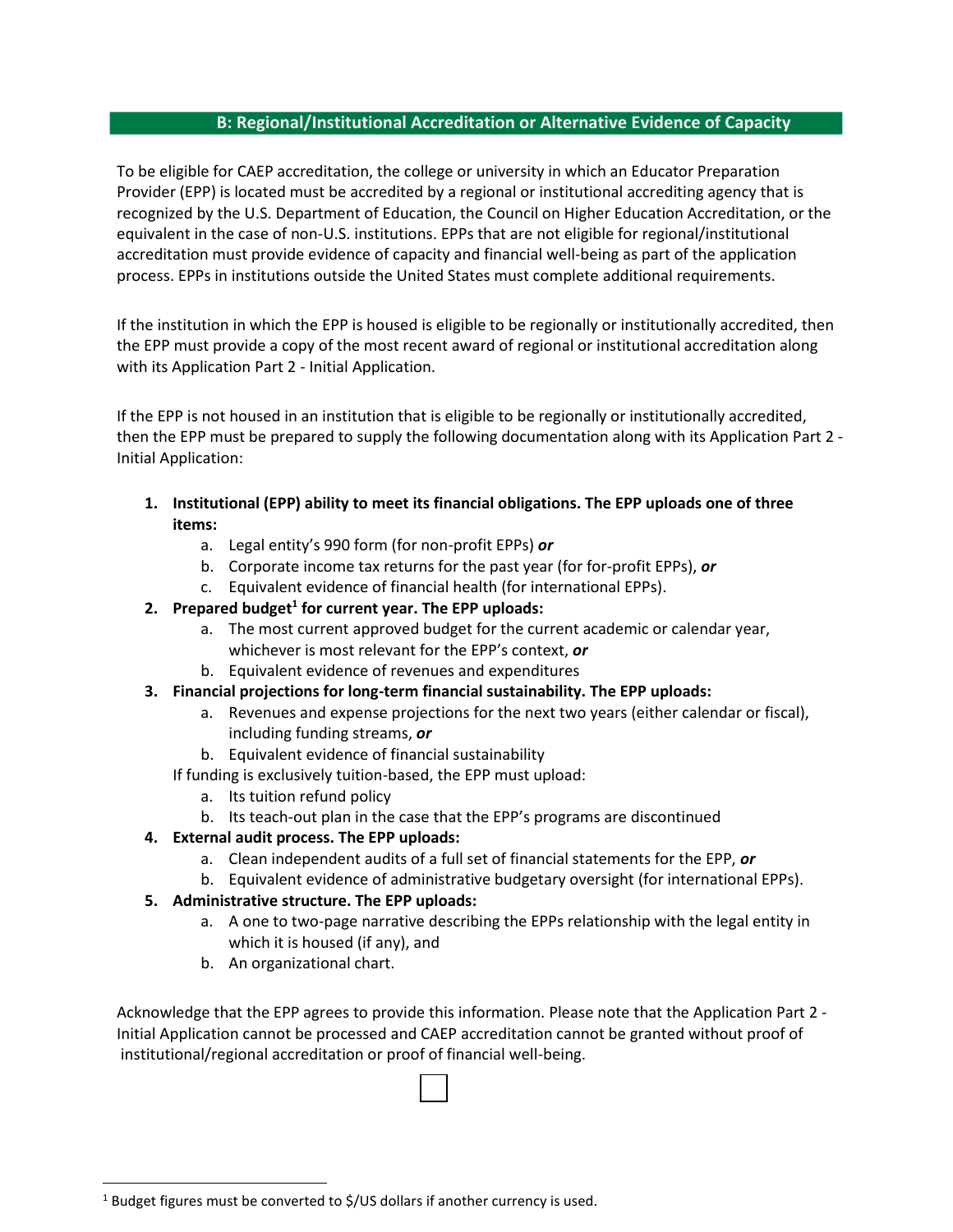### **C: Proposed Site Review Semester and Year**

Information on the accreditation process is available on the Accreditation Resources page on the CAEP website able <http://caepnet.org/accreditation/caep-accreditation/caep-accreditation-resources>.

The proposed review date must be between 1.5 and 3 years from the time of application.

A Site Review is proposed for \_\_\_\_\_\_\_\_\_\_\_\_\_\_\_(semester) and \_\_\_\_\_\_\_\_\_ year.

## **D: Program Completer and Application Compiler Information**

*Total number of professional education program completers* (reported in the last academic year for which data are available):

Program completers are all individuals who:

- completed a program that made them eligible for a teaching license<sup>2</sup>,
- are licensed teachers who completed a graduate program,
- completed a program to work as a school administrator, school psychologist, school library media specialist, reading specialist, and other specialties in schools<sup>3</sup>, or
- completed a bachelor's, post-bachelor's, master's, specialist, or doctoral program in the EPP whether or not that program leads to a state license or credential.

Academic year of reported data: 20 - 20

<sup>&</sup>lt;sup>2</sup> May be a professional degree, teaching certificate, or other nomenclature used in different states or outside of the United States.<br><sup>3</sup> These programs are designed for professionals who work in P-12 settings to perform duties other than classroom

teaching but are housed in or administered by the EPP. Outside of the United Statesthese programs may or may not be included. Seek clarification from CAEP staff.